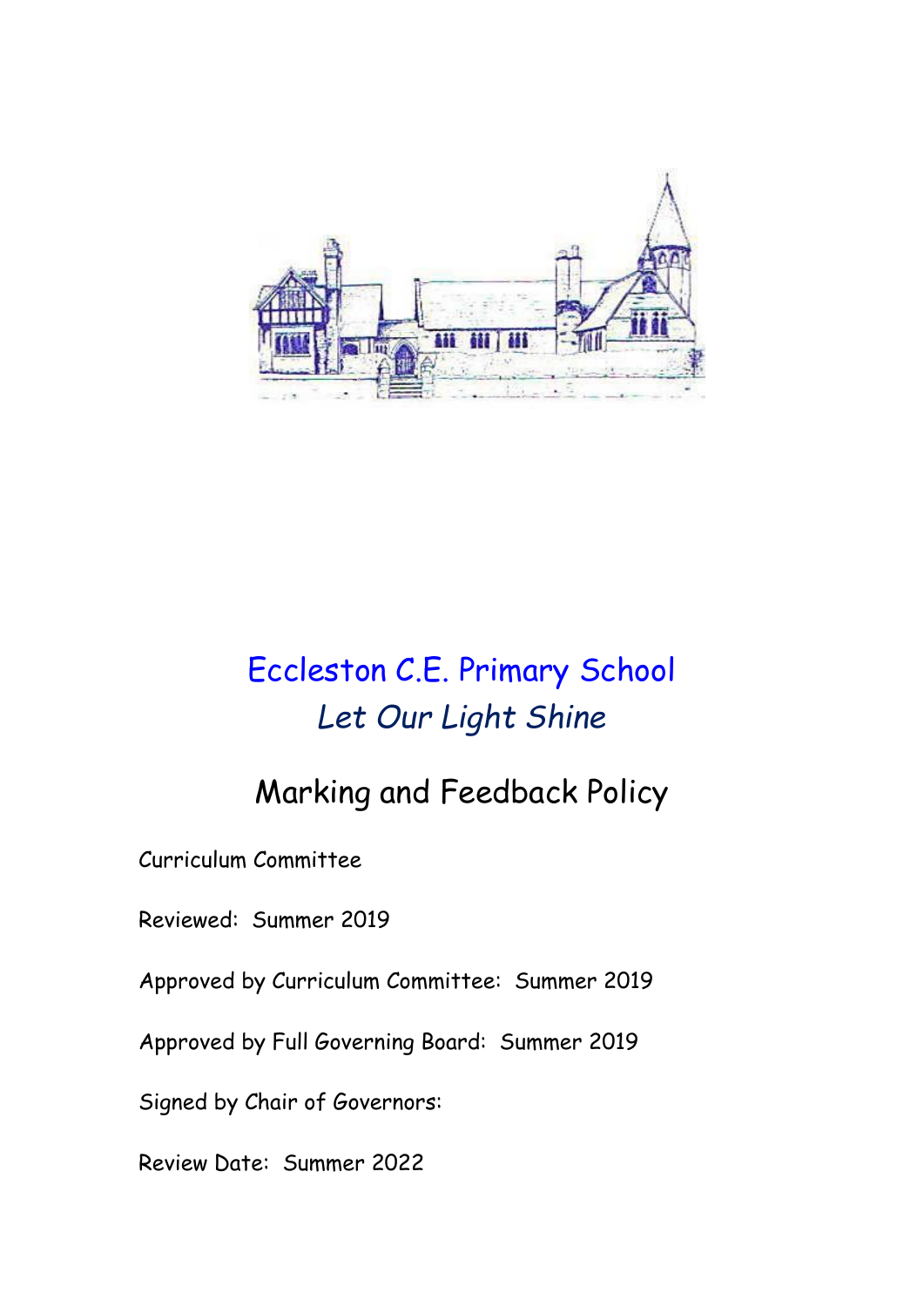## **ECCLESTON C.E. PRIMARY SCHOOL Marking and Feedback Policy**

At Eccleston CE Primary School, we believe that feedback and marking should be constructive for every child, focusing on both success and areas for improvement against the Learning Objective for the lesson.

Marking of children's work at Eccleston CE Primary School will;

- Help children become better learners by giving a clear picture of what they have done well and what they need to develop
- Give recognition and praise for achievement and support children to make further improvements and to extend their learning
- Allow specific time as appropriate for children to read, reflect and respond to comments. For younger children, this will need to be done orally as appropriate
- Relate to the learning objectives and not attempt to assess everything
- Help children to understand the success criteria and how their work will be marked
- Use symbols that are consistent, unambiguous and appropriate to the child's level of development
- Be clear, readable and support our teaching of handwriting
- Be seen by children as positive in improving their learning
- Equip children with skills and encourage them to peer and selfassess
- Inform future planning and individual target setting

#### **YEAR ONE AND RECEPTION CHILDREN**

The principles of this policy will be introduced to Year 1 children as appropriate. Comments will be verbal far more often but teachers can begin to use symbols for Literacy and Numeracy. Work will be annotated for assessment purposes.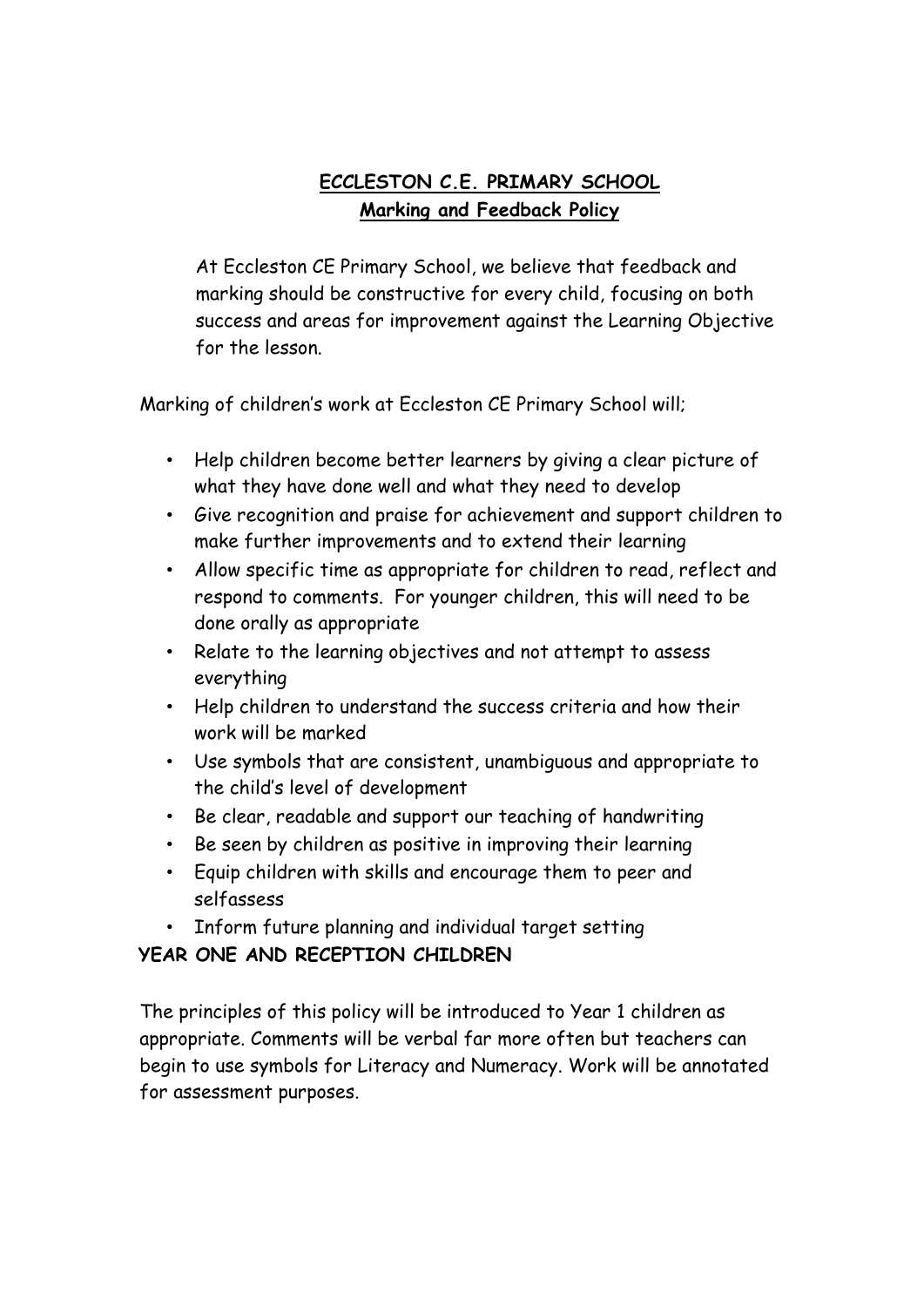Children in Reception will have a continued dialogue with staff about their learning through conversations with adults and other symbols such as thumbs up or traffic lights.

#### **GENERAL PRINCIPLES – LITERACY BASED WORK**

- Not all pieces of work need to be marked with a detailed comment. Teachers should use their discretion as to whether or not a piece needs detailed marking or can simply be acknowledged, as quality of marking will be judged on the impact it has on children's learning. Children will always receive oral or written feedback on significant pieces of writing
- Teachers will regularly provide pupils with time to respond verbally or in writing to comments. This should take place at the beginning of lessons whenever possible
- Teachers' marking will be in green ink; children's responses will be in Purple Polishing Pen
- Where the child has been successful, work may be highlighted in pink; green highlighted work indicates an area for development
- Mistakes in punctuation or grammar will often not be explicitly highlighted; instead, a comment such as, "Can you find two punctuation mistakes?" or "Why have I highlighted this sentence in green?" will be used in order to challenge thinking and encourage redrafting and reflection

#### **SELF MARKING**

• Children should self-evaluate whenever possible. This can be done orally or written.

### **PEER MARKING**

• Before the end of a lesson, children should sometimes be asked to mark writing in pairs from Year 2 upwards. Children need to be trained to do this through extensive modelling with the whole class and establishing of ground rules (i.e. confidentiality, constructive feedback, listening well etc.) Children should adopt the Two Stars and a Wish approach.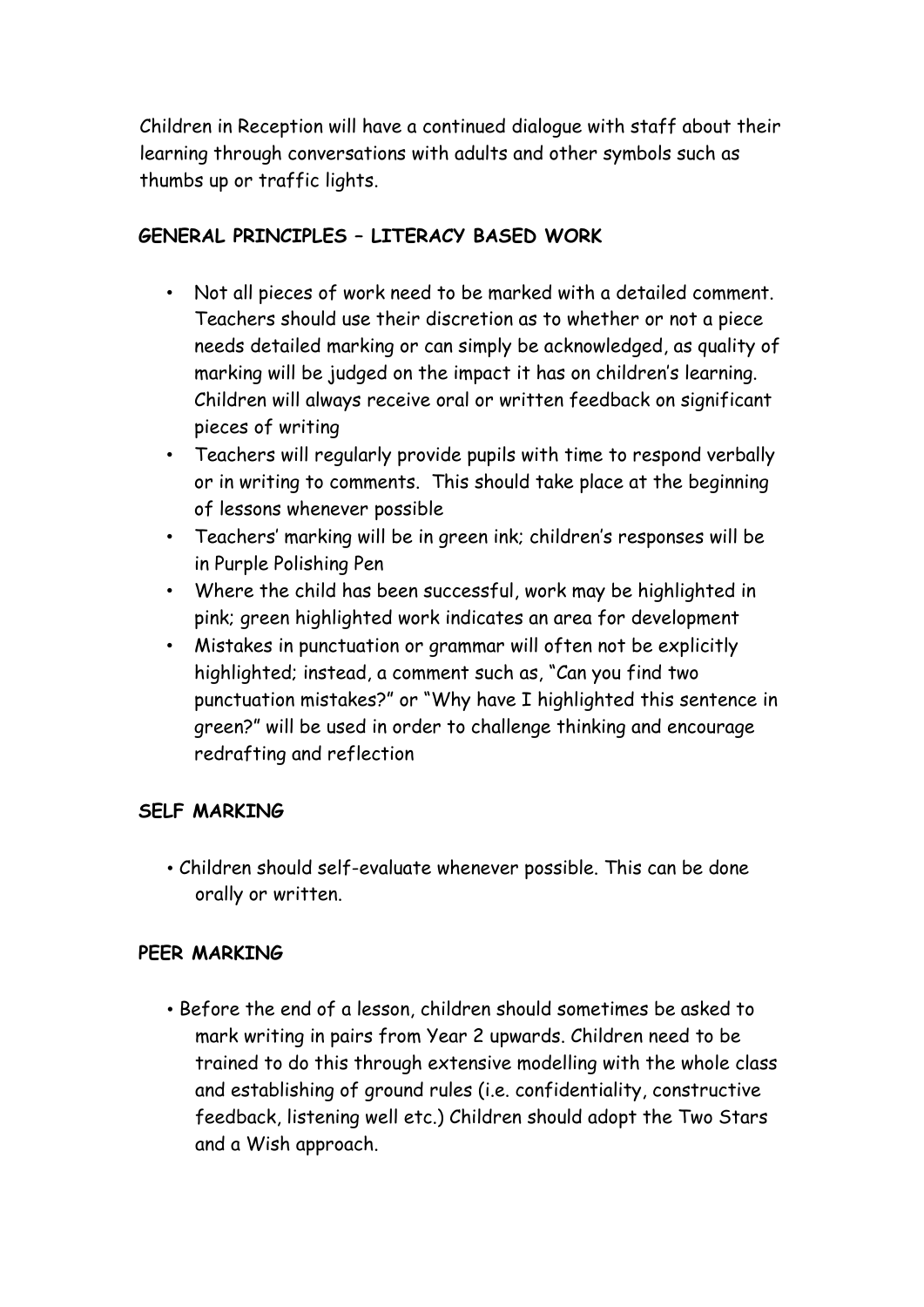#### **MARKING SYMBOLS**



#### **GENERAL PRINCIPLES – NUMERACY**

- Teachers will regularly provide children with time to respond to comments. This will ideally take place at the beginning of the lesson
- Green highlighter indicates an incorrect response
- If this is addressed in class, a VF in a speech bubble can be put to show the teacher has intervened using Verbal Feedback
- Teachers will address incorrect work. This may be done through corrections, verbal feedback or repetition of the learning objective
- Misconceptions picked up during Maths lessons will be addressed at the earliest opportunity, preferably on the same day
- Teachers' comments will be in green ink; children's responses will be in Purple Polishing Pen

#### **MARKING SYMBOLS**